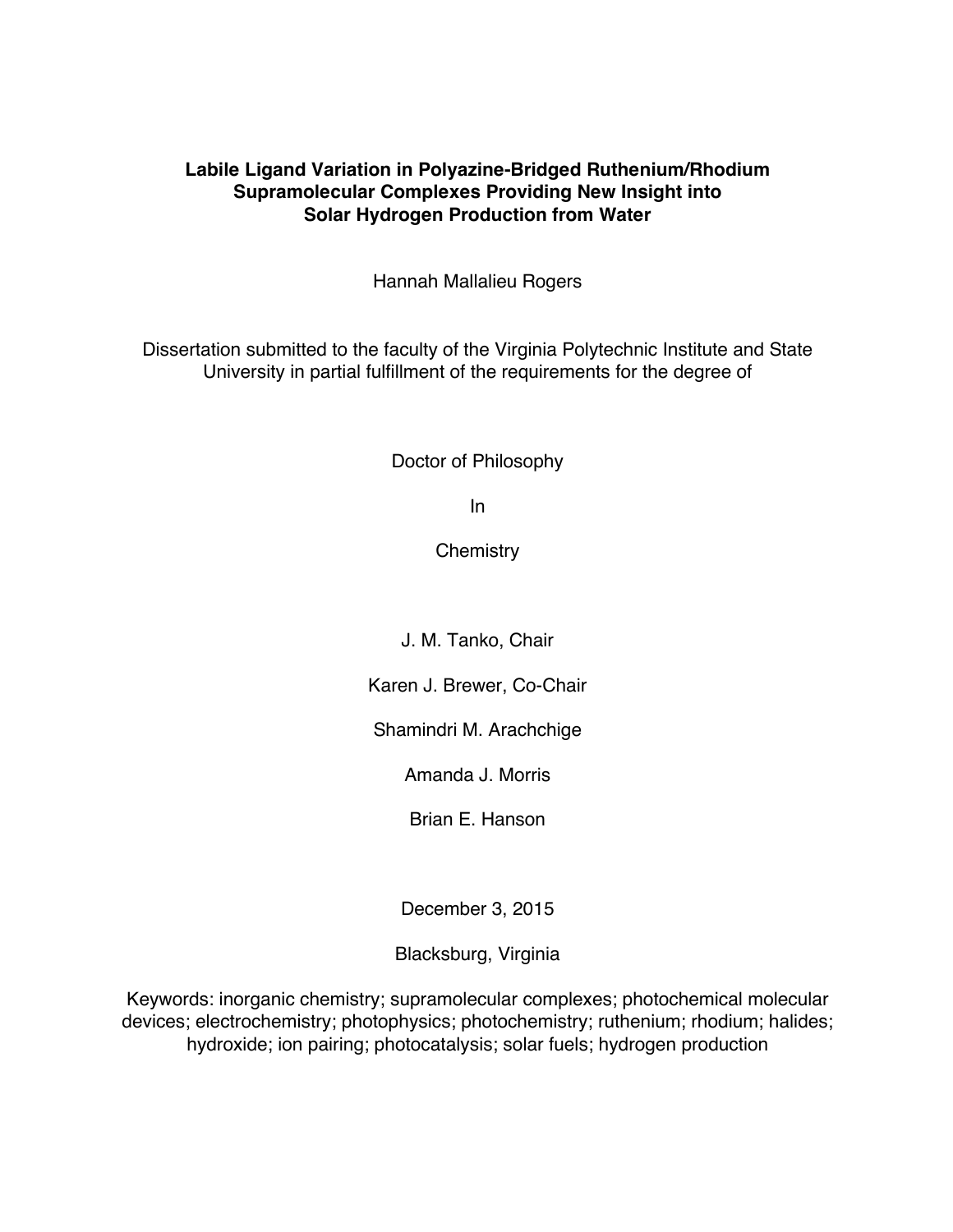# **Chapter 2**

# **Mechanistic Insight into the Electronic Influences Imposed by Substituent Variation in Polyazine-Bridged Ruthenium(II)/Rhodium(III) Supramolecules**

*Reprinted with permission from* "White, T. A.; Mallalieu, H. E.; Wang, J.; Brewer, K. J. *Chemistry – A European Journal* **2014**, *20*, 8265 – 8268." *Copyright 2015, John Wiley and Sons.*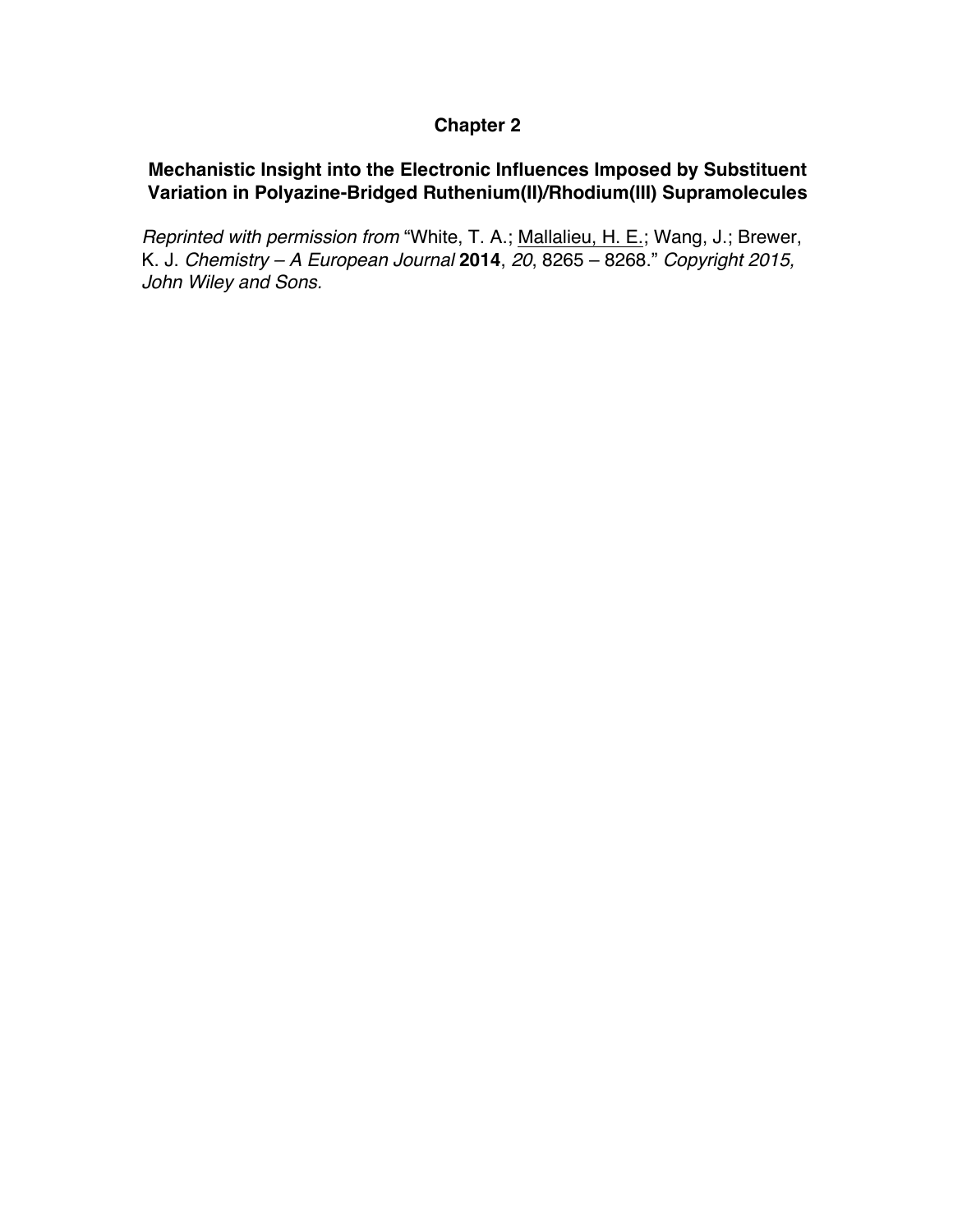#### **JOHN WILEY AND SONS LICENSE TERMS AND CONDITIONS**

Dec 08, 2015

This Agreement between Hannah Rogers ("You") and John Wiley and Sons ("John Wiley and Sons") consists of your license details and the terms and conditions provided by John Wiley and Sons and Copyright Clearance Center.

| License Number                         | 3746080835439                                                                                                                                                 |
|----------------------------------------|---------------------------------------------------------------------------------------------------------------------------------------------------------------|
| License date                           | Nov 11, 2015                                                                                                                                                  |
| Licensed Content Publisher             | John Wiley and Sons                                                                                                                                           |
|                                        | Licensed Content Publication Chemistry - A European Journal                                                                                                   |
| <b>Licensed Content Title</b>          | Mechanistic Insight into the Electronic Influences Imposed by<br>Substituent Variation in Polyazine-Bridged<br>Ruthenium(II)/Rhodium(III) Supramolecules      |
| <b>Licensed Content Author</b>         | Travis A. White, Hannah E. Mallalieu, Jing Wang, Karen J. Brewer                                                                                              |
| <b>Licensed Content Date</b>           | Jun 4, 2014                                                                                                                                                   |
| Pages                                  | 1                                                                                                                                                             |
| Type of use                            | Dissertation/Thesis                                                                                                                                           |
| Requestor type                         | Author of this Wiley article                                                                                                                                  |
| Format                                 | Print and electronic                                                                                                                                          |
| Portion                                | <b>Full article</b>                                                                                                                                           |
| Will you be translating?               | No                                                                                                                                                            |
| Title of your thesis /<br>dissertation | Labile Ligand Variation in Polyazine-Bridged Ruthenium/Rhodium<br>Supramolecular Complexes Providing New Insight into Solar<br>Hydrogen Production from Water |
| <b>Expected completion date</b>        | Dec 2015                                                                                                                                                      |
| Expected size (number of<br>pages)     | 130                                                                                                                                                           |
| <b>Requestor Location</b>              | Hannah Rogers<br>505 Sunridge Dr<br>Apt Q                                                                                                                     |
|                                        | BLACKSBURG, VA 24060<br><b>United States</b><br>Attn: Hannah M Rogers                                                                                         |
| <b>Billing Type</b>                    | Invoice                                                                                                                                                       |
| <b>Billing Address</b>                 | Hannah M Rogers<br>505 Sunridge Dr<br>Apt Q                                                                                                                   |
|                                        | BLACKSBURG, VA 24060                                                                                                                                          |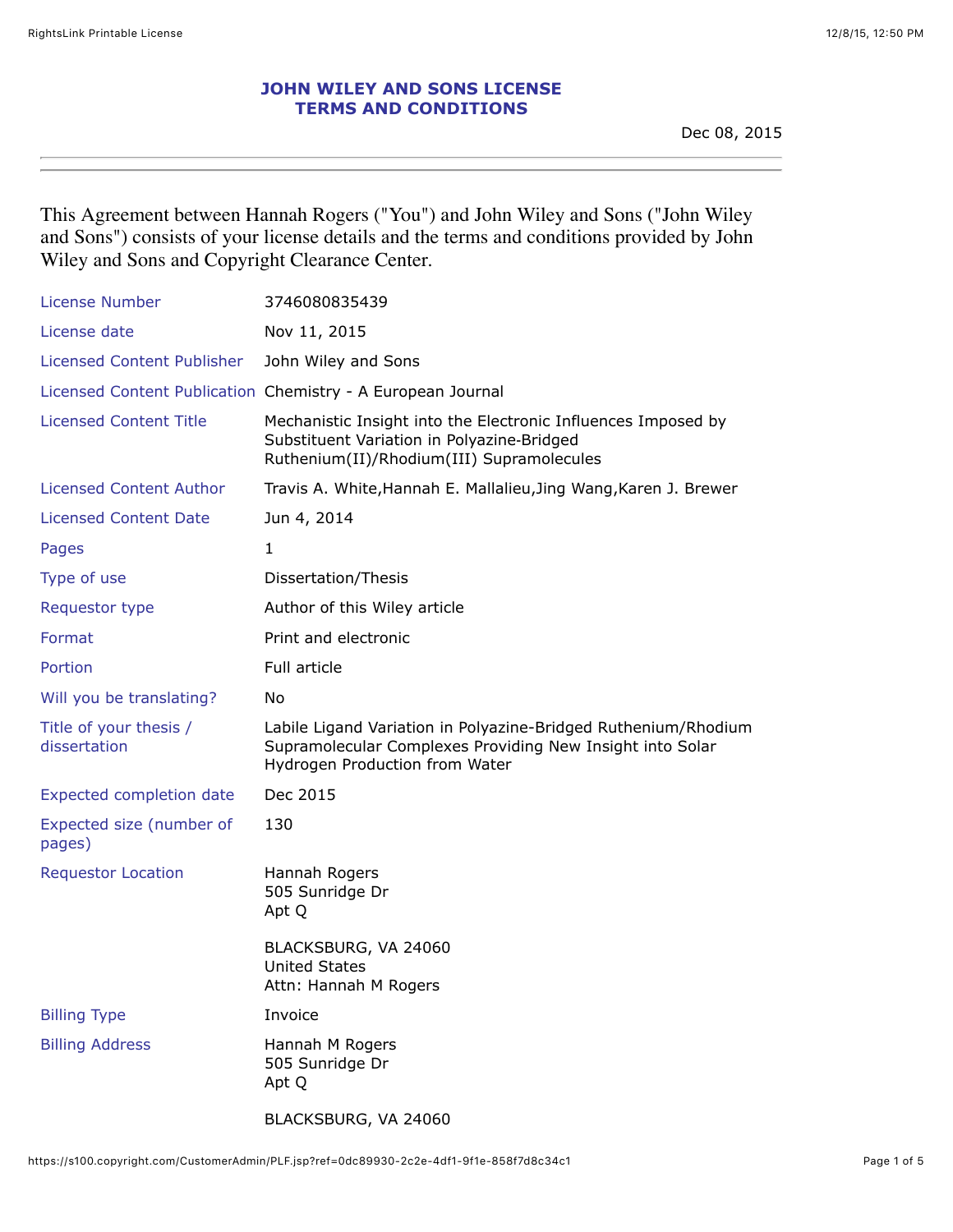United States Attn: Hannah M Rogers

Total 0.00 USD

#### Terms and Conditions

#### **TERMS AND CONDITIONS**

This copyrighted material is owned by or exclusively licensed to John Wiley & Sons, Inc. or one of its group companies (each a"Wiley Company") or handled on behalf of a society with which a Wiley Company has exclusive publishing rights in relation to a particular work (collectively "WILEY"). By clicking "accept" in connection with completing this licensing transaction, you agree that the following terms and conditions apply to this transaction (along with the billing and payment terms and conditions established by the Copyright Clearance Center Inc., ("CCC's Billing and Payment terms and conditions"), at the time that you opened your RightsLink account (these are available at any time at http://myaccount.copyright.com).

# **Terms and Conditions**

- The materials you have requested permission to reproduce or reuse (the "Wiley" Materials") are protected by copyright.
- You are hereby granted a personal, non-exclusive, non-sub licensable (on a standalone basis), non-transferable, worldwide, limited license to reproduce the Wiley Materials for the purpose specified in the licensing process. This license, **and any CONTENT (PDF or image file) purchased as part of your order,** is for a one-time use only and limited to any maximum distribution number specified in the license. The first instance of republication or reuse granted by this license must be completed within two years of the date of the grant of this license (although copies prepared before the end date may be distributed thereafter). The Wiley Materials shall not be used in any other manner or for any other purpose, beyond what is granted in the license. Permission is granted subject to an appropriate acknowledgement given to the author, title of the material/book/journal and the publisher. You shall also duplicate the copyright notice that appears in the Wiley publication in your use of the Wiley Material. Permission is also granted on the understanding that nowhere in the text is a previously published source acknowledged for all or part of this Wiley Material. Any third party content is expressly excluded from this permission.
- With respect to the Wiley Materials, all rights are reserved. Except as expressly  $\bullet$ granted by the terms of the license, no part of the Wiley Materials may be copied, modified, adapted (except for minor reformatting required by the new Publication), translated, reproduced, transferred or distributed, in any form or by any means, and no derivative works may be made based on the Wiley Materials without the prior permission of the respective copyright owner.**For STM Signatory Publishers clearing permission under the terms of the STM Permissions Guidelines only, the terms of the license are extended to include subsequent editions and for editions in other languages, provided such editions are for the work as a whole in situ and does not involve the separate exploitation of the permitted figures or extracts,**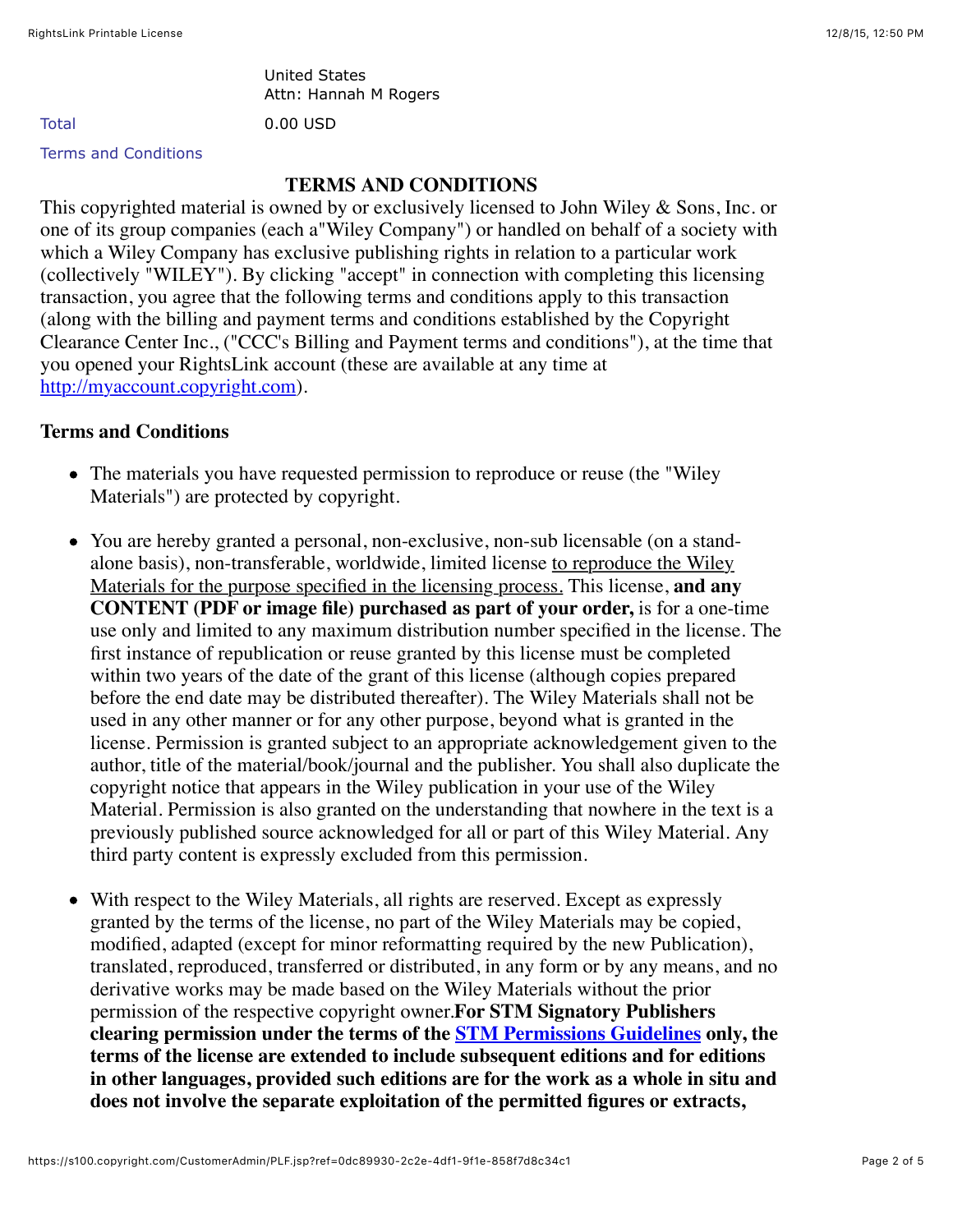You may not alter, remove or suppress in any manner any copyright, trademark or other notices displayed by the Wiley Materials. You may not license, rent, sell, loan, lease, pledge, offer as security, transfer or assign the Wiley Materials on a stand-alone basis, or any of the rights granted to you hereunder to any other person.

- The Wiley Materials and all of the intellectual property rights therein shall at all times  $\bullet$ remain the exclusive property of John Wiley & Sons Inc, the Wiley Companies, or their respective licensors, and your interest therein is only that of having possession of and the right to reproduce the Wiley Materials pursuant to Section 2 herein during the continuance of this Agreement. You agree that you own no right, title or interest in or to the Wiley Materials or any of the intellectual property rights therein. You shall have no rights hereunder other than the license as provided for above in Section 2. No right, license or interest to any trademark, trade name, service mark or other branding ("Marks") of WILEY or its licensors is granted hereunder, and you agree that you shall not assert any such right, license or interest with respect thereto
- NEITHER WILEY NOR ITS LICENSORS MAKES ANY WARRANTY OR REPRESENTATION OF ANY KIND TO YOU OR ANY THIRD PARTY, EXPRESS, IMPLIED OR STATUTORY, WITH RESPECT TO THE MATERIALS OR THE ACCURACY OF ANY INFORMATION CONTAINED IN THE MATERIALS, INCLUDING, WITHOUT LIMITATION, ANY IMPLIED WARRANTY OF MERCHANTABILITY, ACCURACY, SATISFACTORY QUALITY, FITNESS FOR A PARTICULAR PURPOSE, USABILITY, INTEGRATION OR NON-INFRINGEMENT AND ALL SUCH WARRANTIES ARE HEREBY EXCLUDED BY WILEY AND ITS LICENSORS AND WAIVED BY YOU.
- WILEY shall have the right to terminate this Agreement immediately upon breach of this Agreement by you.
- You shall indemnify, defend and hold harmless WILEY, its Licensors and their respective directors, officers, agents and employees, from and against any actual or threatened claims, demands, causes of action or proceedings arising from any breach of this Agreement by you.
- IN NO EVENT SHALL WILEY OR ITS LICENSORS BE LIABLE TO YOU OR ANY OTHER PARTY OR ANY OTHER PERSON OR ENTITY FOR ANY SPECIAL, CONSEQUENTIAL, INCIDENTAL, INDIRECT, EXEMPLARY OR PUNITIVE DAMAGES, HOWEVER CAUSED, ARISING OUT OF OR IN CONNECTION WITH THE DOWNLOADING, PROVISIONING, VIEWING OR USE OF THE MATERIALS REGARDLESS OF THE FORM OF ACTION, WHETHER FOR BREACH OF CONTRACT, BREACH OF WARRANTY, TORT, NEGLIGENCE, INFRINGEMENT OR OTHERWISE (INCLUDING, WITHOUT LIMITATION, DAMAGES BASED ON LOSS OF PROFITS, DATA, FILES, USE, BUSINESS OPPORTUNITY OR CLAIMS OF THIRD PARTIES), AND WHETHER OR NOT THE PARTY HAS BEEN ADVISED OF THE POSSIBILITY OF SUCH DAMAGES. THIS LIMITATION SHALL APPLY NOTWITHSTANDING ANY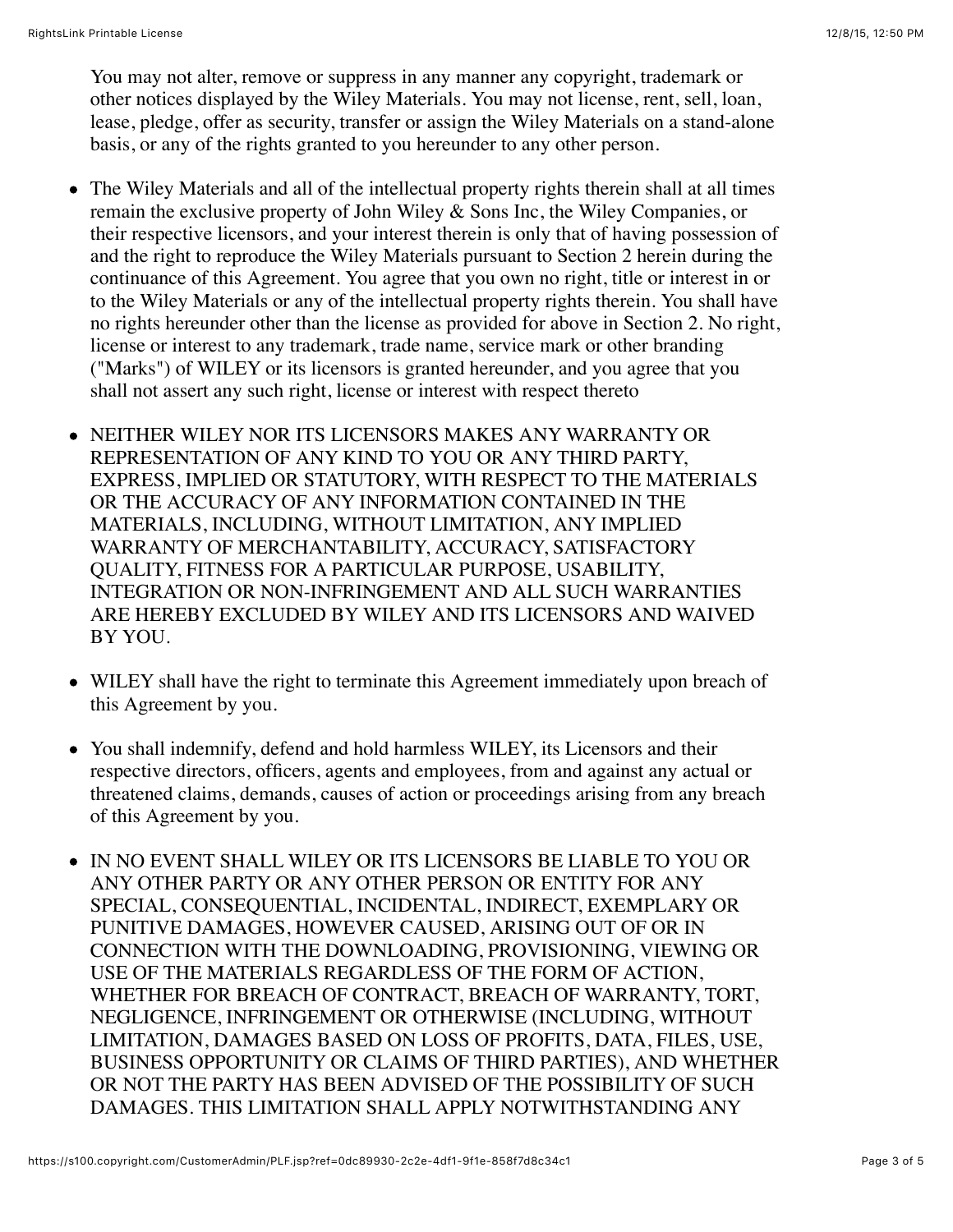# FAILURE OF ESSENTIAL PURPOSE OF ANY LIMITED REMEDY PROVIDED HEREIN.

- $\bullet$ Should any provision of this Agreement be held by a court of competent jurisdiction to be illegal, invalid, or unenforceable, that provision shall be deemed amended to achieve as nearly as possible the same economic effect as the original provision, and the legality, validity and enforceability of the remaining provisions of this Agreement shall not be affected or impaired thereby.
- The failure of either party to enforce any term or condition of this Agreement shall not constitute a waiver of either party's right to enforce each and every term and condition of this Agreement. No breach under this agreement shall be deemed waived or excused by either party unless such waiver or consent is in writing signed by the party granting such waiver or consent. The waiver by or consent of a party to a breach of any provision of this Agreement shall not operate or be construed as a waiver of or consent to any other or subsequent breach by such other party.
- This Agreement may not be assigned (including by operation of law or otherwise) by  $\bullet$ you without WILEY's prior written consent.
- Any fee required for this permission shall be non-refundable after thirty (30) days from receipt by the CCC.
- These terms and conditions together with CCC's Billing and Payment terms and conditions (which are incorporated herein) form the entire agreement between you and WILEY concerning this licensing transaction and (in the absence of fraud) supersedes all prior agreements and representations of the parties, oral or written. This Agreement may not be amended except in writing signed by both parties. This Agreement shall be binding upon and inure to the benefit of the parties' successors, legal representatives, and authorized assigns.
- In the event of any conflict between your obligations established by these terms and  $\bullet$ conditions and those established by CCC's Billing and Payment terms and conditions, these terms and conditions shall prevail.
- WILEY expressly reserves all rights not specifically granted in the combination of (i) the license details provided by you and accepted in the course of this licensing transaction, (ii) these terms and conditions and (iii) CCC's Billing and Payment terms and conditions.
- $\bullet$ This Agreement will be void if the Type of Use, Format, Circulation, or Requestor Type was misrepresented during the licensing process.
- This Agreement shall be governed by and construed in accordance with the laws of the State of New York, USA, without regards to such state's conflict of law rules. Any legal action, suit or proceeding arising out of or relating to these Terms and Conditions or the breach thereof shall be instituted in a court of competent jurisdiction in New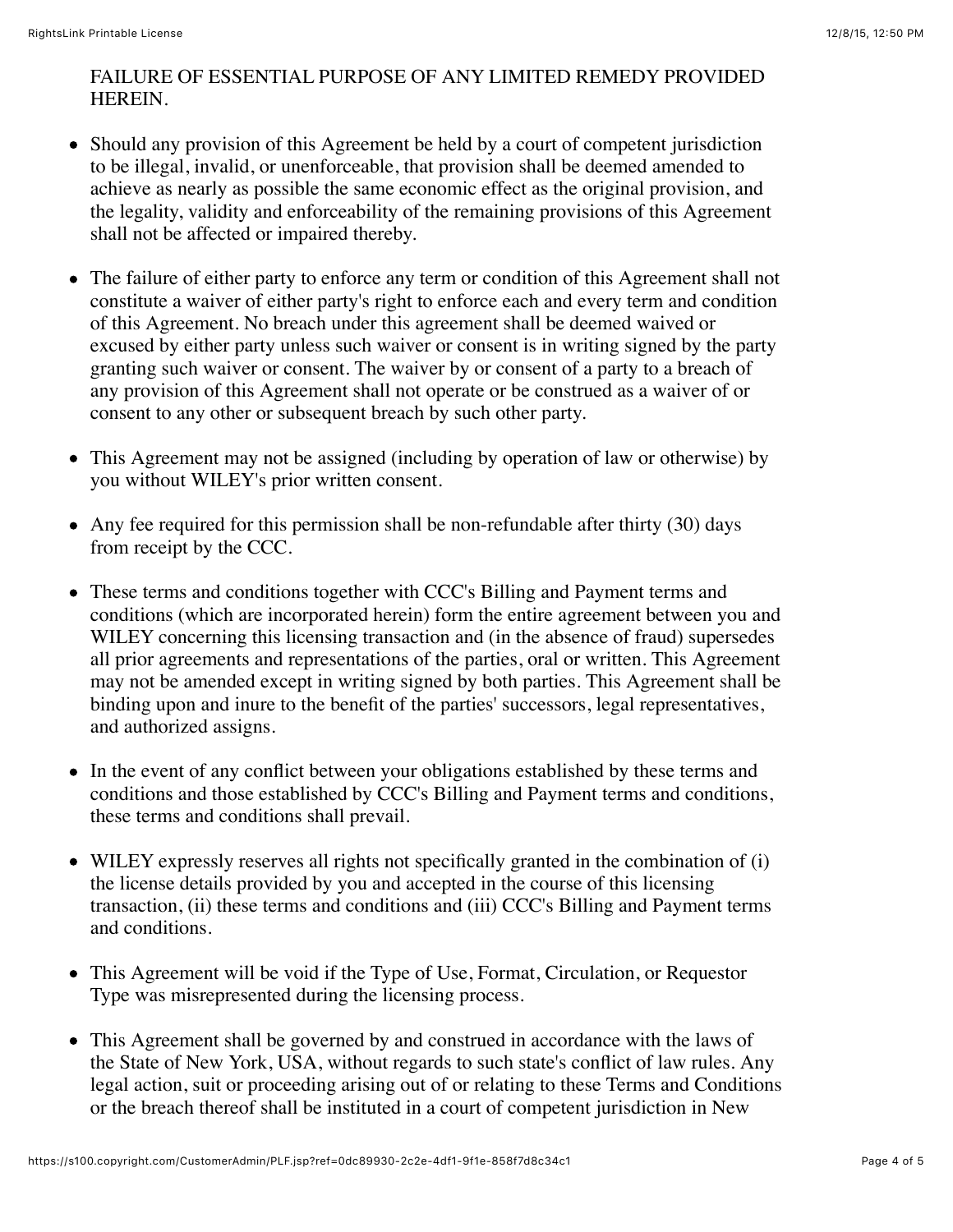York County in the State of New York in the United States of America and each party hereby consents and submits to the personal jurisdiction of such court, waives any objection to venue in such court and consents to service of process by registered or certified mail, return receipt requested, at the last known address of such party.

# **WILEY OPEN ACCESS TERMS AND CONDITIONS**

Wiley Publishes Open Access Articles in fully Open Access Journals and in Subscription journals offering Online Open. Although most of the fully Open Access journals publish open access articles under the terms of the Creative Commons Attribution (CC BY) License only, the subscription journals and a few of the Open Access Journals offer a choice of Creative Commons Licenses. The license type is clearly identified on the article.

### **The Creative Commons Attribution License**

The Creative Commons Attribution License (CC-BY) allows users to copy, distribute and transmit an article, adapt the article and make commercial use of the article. The CC-BY license permits commercial and non-

### **Creative Commons Attribution Non-Commercial License**

The Creative Commons Attribution Non-Commercial (CC-BY-NC)License permits use, distribution and reproduction in any medium, provided the original work is properly cited and is not used for commercial purposes.(see below)

# **Creative Commons Attribution-Non-Commercial-NoDerivs License**

The Creative Commons Attribution Non-Commercial-NoDerivs License (CC-BY-NC-ND) permits use, distribution and reproduction in any medium, provided the original work is properly cited, is not used for commercial purposes and no modifications or adaptations are made. (see below)

# **Use by commercial "for-profit" organizations**

Use of Wiley Open Access articles for commercial, promotional, or marketing purposes requires further explicit permission from Wiley and will be subject to a fee. Further details can be found on Wiley Online Library http://olabout.wiley.com/WileyCDA/Section/id-410895.html

### **Other Terms and Conditions:**

### **v1.10 Last updated September 2015**

**Questions? customercare@copyright.com or +1-855-239-3415 (toll free in the US) or +1-978-646-2777.**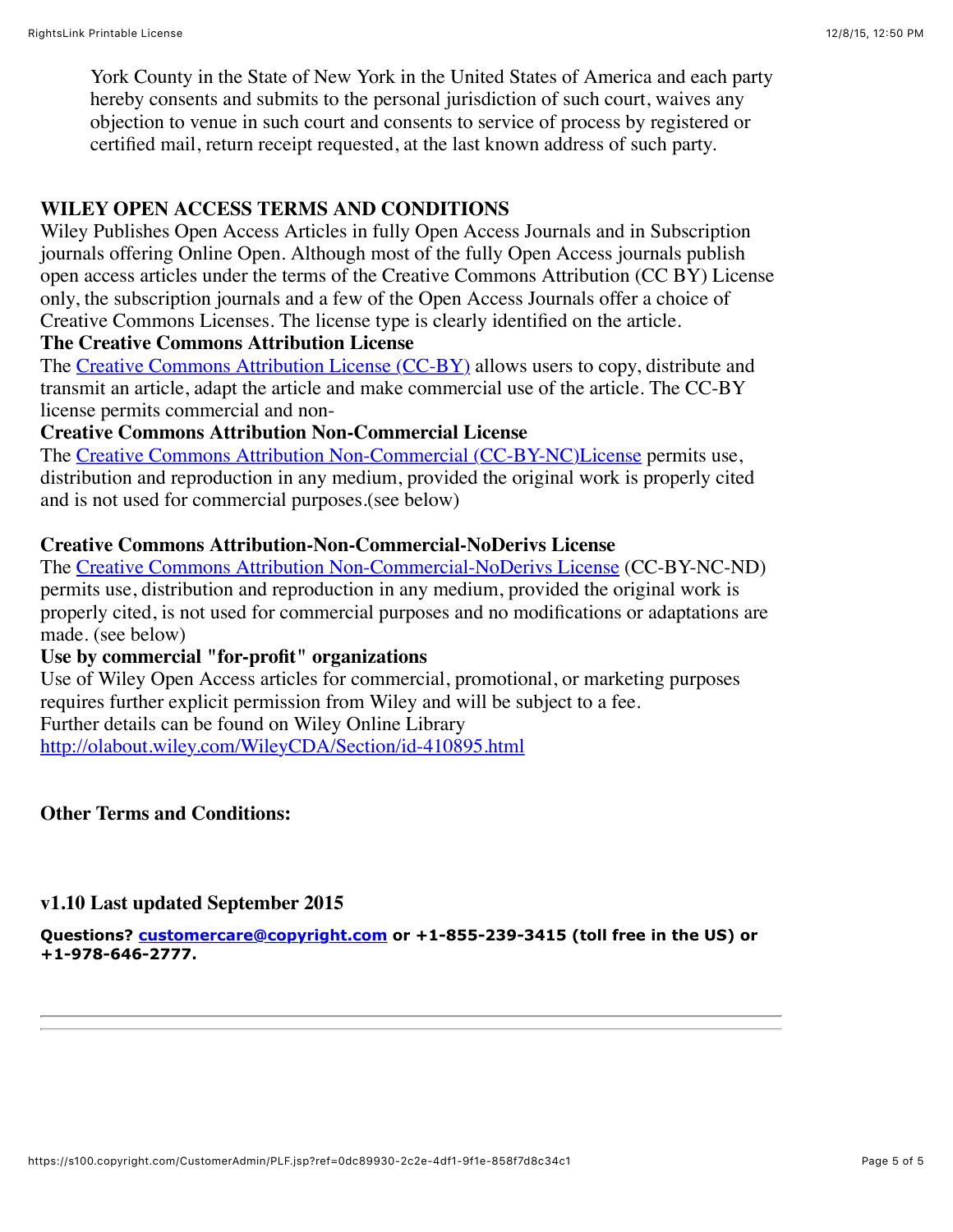# **Chapter 3**

# **Nonchromophoric Halide Ligand Variation in Polyazine-Bridged Ru(II),Rh(III) Bimetallic Supramolecules Offering New Insight into Photocatalytic Hydrogen Production from Water**

*Reprinted with permission from* "Rogers, H. M.; White, T. A.; Stone, B. N.; Arachchige, S. M.; Brewer, K. J. *Inorganic Chemistry* **2015**, *54*, 3545 – 3551." *Copyright 2015, American Chemical Society*.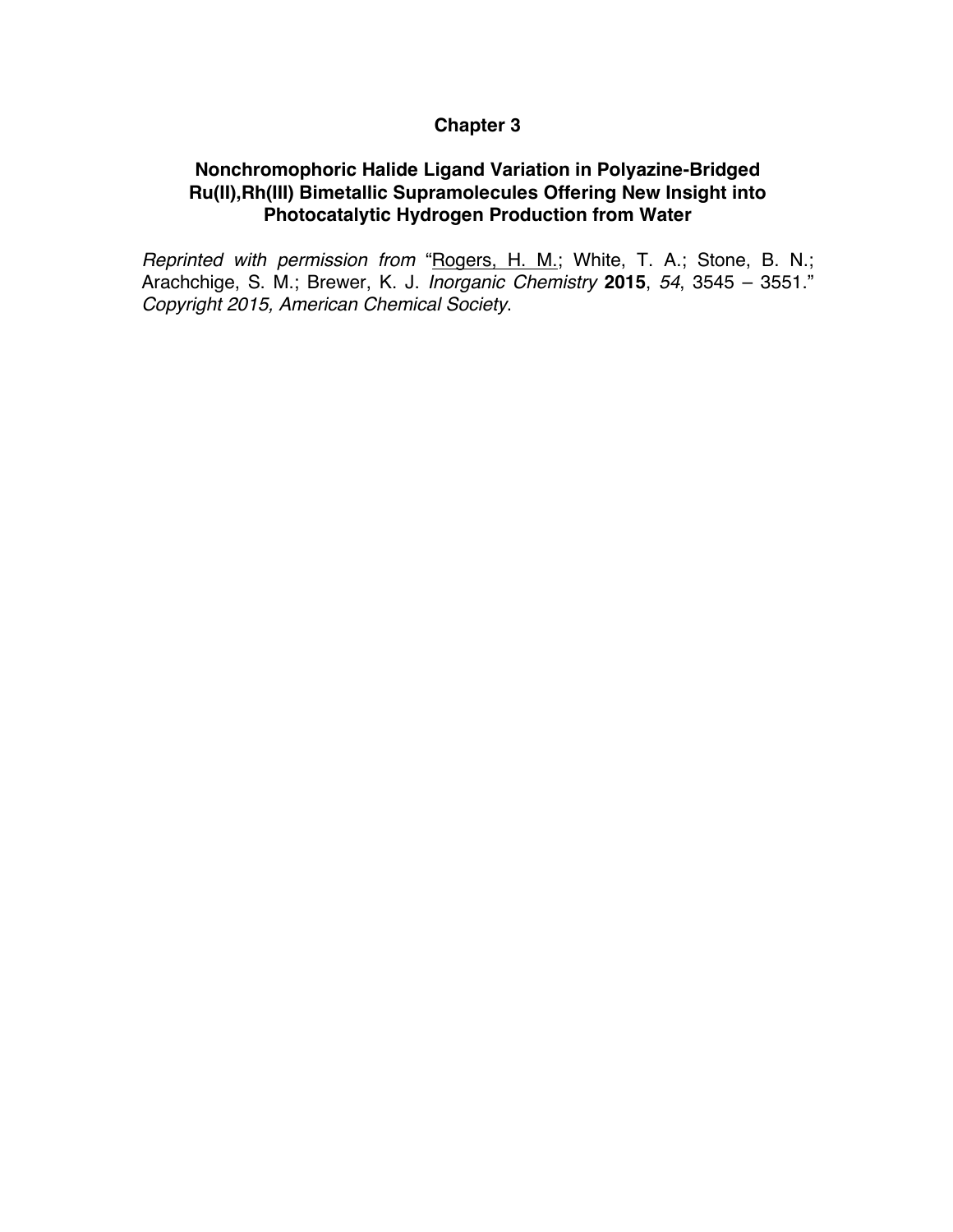

#### **PERMISSION/LICENSE IS GRANTED FOR YOUR ORDER AT NO CHARGE**

This type of permission/license, instead of the standard Terms & Conditions, is sent to you because no fee is being charged for your order. Please note the following:

- **Permission is granted for your request in both print and electronic formats, and** translations.
- If figures and/or tables were requested, they may be adapted or used in part.
- Please print this page for your records and send a copy of it to your publisher/graduate school.
- Appropriate credit for the requested material should be given as follows: "Reprinted (adapted) with permission from (COMPLETE REFERENCE CITATION). Copyright (YEAR) American Chemical Society." Insert appropriate information in place of the capitalized words.
- One-time permission is granted only for the use specified in your request. No additional uses are granted (such as derivative works or other editions). For any other uses, please submit a new request.



Copyright © 2015 Copyright Clearance Center, Inc. All Rights Reserved. Privacy statement. Terms and Conditions. Comments? We would like to hear from you. E-mail us at customercare@copyright.com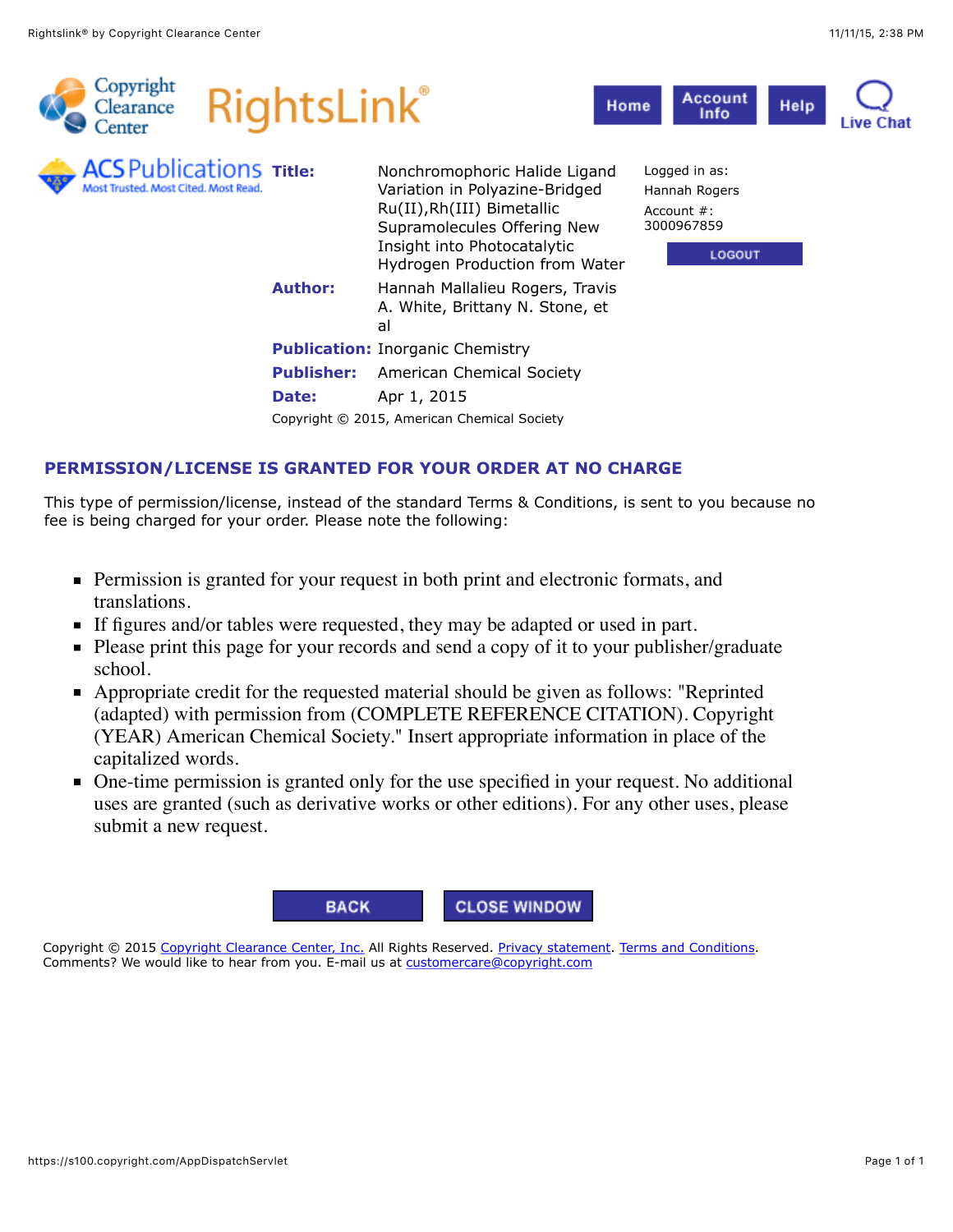# **Chapter 4**

# **Enhancement of Solar Fuel Production Schemes by Using a Supramolecular Photocatalyst Containing Hydroxide Labile Ligands**

*Reprinted with permission* from "Rogers, H. M.; Arachchige, S. M.; Brewer, K. J. *Chemistry – A European Journal* **2015**, *21*, 16948–16954." *Copyright 2015, John Wiley and Sons.*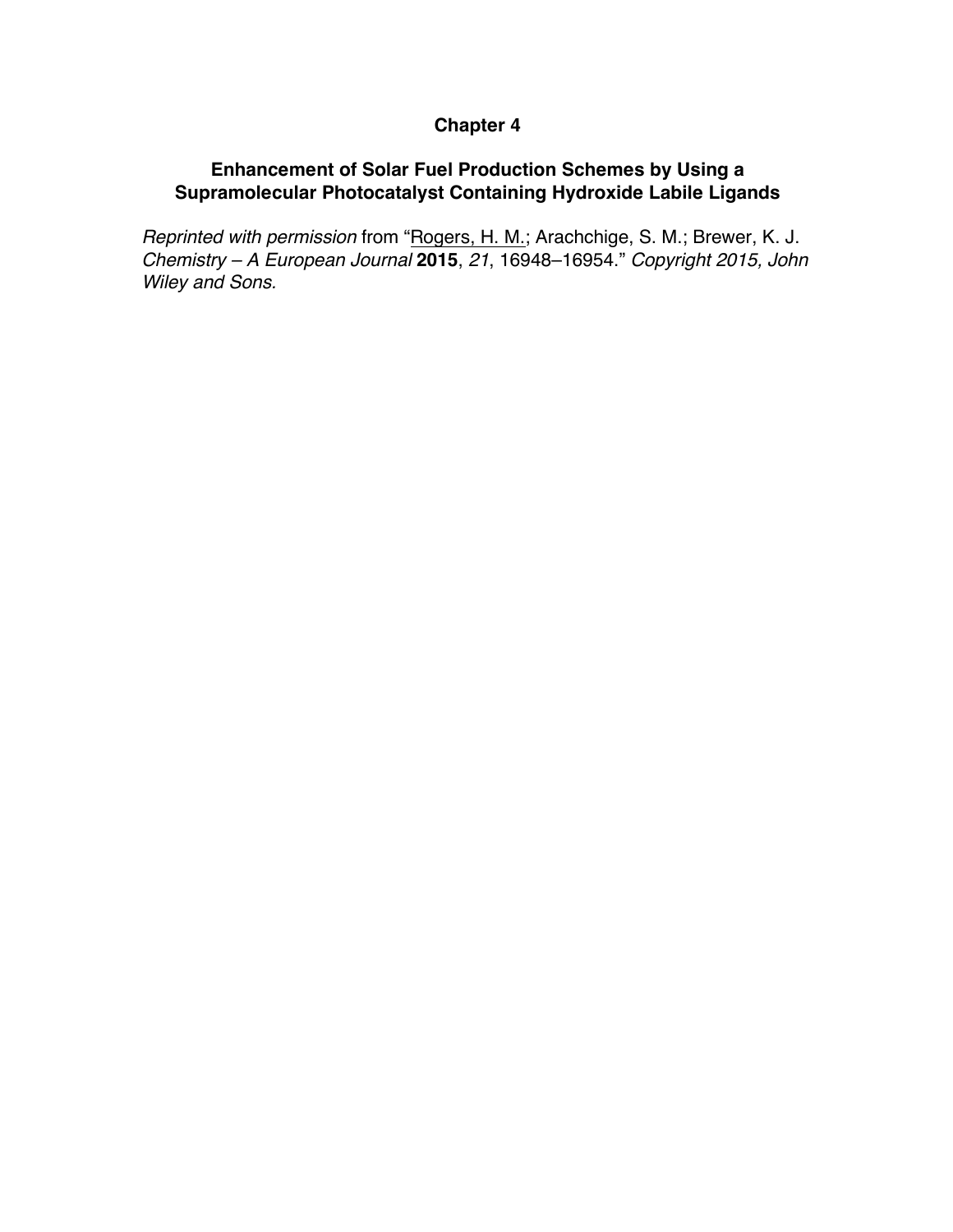#### **JOHN WILEY AND SONS LICENSE TERMS AND CONDITIONS**

Dec 08, 2015

This Agreement between Hannah Rogers ("You") and John Wiley and Sons ("John Wiley and Sons") consists of your license details and the terms and conditions provided by John Wiley and Sons and Copyright Clearance Center.

| <b>License Number</b>                  | 3746080635590                                                                                                                                                 |
|----------------------------------------|---------------------------------------------------------------------------------------------------------------------------------------------------------------|
| License date                           | Nov 11, 2015                                                                                                                                                  |
| <b>Licensed Content Publisher</b>      | John Wiley and Sons                                                                                                                                           |
|                                        | Licensed Content Publication Chemistry - A European Journal                                                                                                   |
| <b>Licensed Content Title</b>          | Enhancement of Solar Fuel Production Schemes by Using a<br>Ru, Rh, Ru Supramolecular Photocatalyst Containing Hydroxide Labile<br>Ligands                     |
| <b>Licensed Content Author</b>         | Hannah Mallalieu Rogers, Shamindri M. Arachchige, Karen J. Brewer                                                                                             |
| <b>Licensed Content Date</b>           | Oct 5, 2015                                                                                                                                                   |
| Pages                                  | 7                                                                                                                                                             |
| Type of use                            | Dissertation/Thesis                                                                                                                                           |
| Requestor type                         | Author of this Wiley article                                                                                                                                  |
| Format                                 | Print and electronic                                                                                                                                          |
| Portion                                | Full article                                                                                                                                                  |
| Will you be translating?               | No                                                                                                                                                            |
| Title of your thesis /<br>dissertation | Labile Ligand Variation in Polyazine-Bridged Ruthenium/Rhodium<br>Supramolecular Complexes Providing New Insight into Solar<br>Hydrogen Production from Water |
| <b>Expected completion date</b>        | Dec 2015                                                                                                                                                      |
| Expected size (number of<br>pages)     | 130                                                                                                                                                           |
| <b>Requestor Location</b>              | Hannah Rogers<br>505 Sunridge Dr<br>Apt Q                                                                                                                     |
|                                        | BLACKSBURG, VA 24060<br><b>United States</b><br>Attn: Hannah M Rogers                                                                                         |
| <b>Billing Type</b>                    | Invoice                                                                                                                                                       |
| <b>Billing Address</b>                 | Hannah M Rogers<br>505 Sunridge Dr<br>Apt Q                                                                                                                   |
|                                        | BLACKSBURG, VA 24060                                                                                                                                          |

https://s100.copyright.com/CustomerAdmin/PLF.jsp?ref=96124ac1-6673-4a6b-b40d-d320b60f785f Page 1 of 5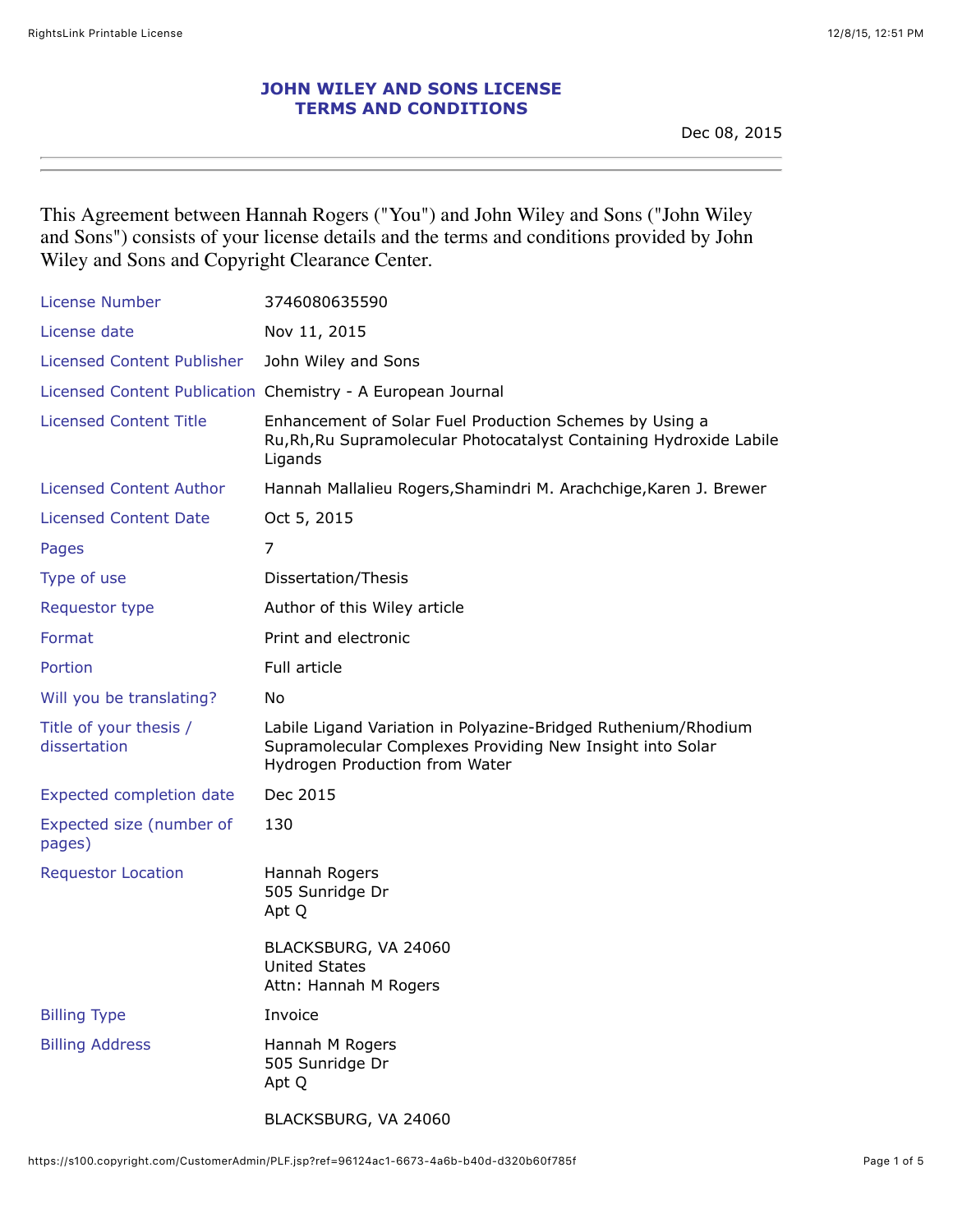United States Attn: Hannah M Rogers

Total 0.00 USD

#### Terms and Conditions

#### **TERMS AND CONDITIONS**

This copyrighted material is owned by or exclusively licensed to John Wiley & Sons, Inc. or one of its group companies (each a"Wiley Company") or handled on behalf of a society with which a Wiley Company has exclusive publishing rights in relation to a particular work (collectively "WILEY"). By clicking "accept" in connection with completing this licensing transaction, you agree that the following terms and conditions apply to this transaction (along with the billing and payment terms and conditions established by the Copyright Clearance Center Inc., ("CCC's Billing and Payment terms and conditions"), at the time that you opened your RightsLink account (these are available at any time at http://myaccount.copyright.com).

### **Terms and Conditions**

- The materials you have requested permission to reproduce or reuse (the "Wiley" Materials") are protected by copyright.
- You are hereby granted a personal, non-exclusive, non-sub licensable (on a standalone basis), non-transferable, worldwide, limited license to reproduce the Wiley Materials for the purpose specified in the licensing process. This license, **and any CONTENT (PDF or image file) purchased as part of your order,** is for a one-time use only and limited to any maximum distribution number specified in the license. The first instance of republication or reuse granted by this license must be completed within two years of the date of the grant of this license (although copies prepared before the end date may be distributed thereafter). The Wiley Materials shall not be used in any other manner or for any other purpose, beyond what is granted in the license. Permission is granted subject to an appropriate acknowledgement given to the author, title of the material/book/journal and the publisher. You shall also duplicate the copyright notice that appears in the Wiley publication in your use of the Wiley Material. Permission is also granted on the understanding that nowhere in the text is a previously published source acknowledged for all or part of this Wiley Material. Any third party content is expressly excluded from this permission.
- With respect to the Wiley Materials, all rights are reserved. Except as expressly  $\bullet$ granted by the terms of the license, no part of the Wiley Materials may be copied, modified, adapted (except for minor reformatting required by the new Publication), translated, reproduced, transferred or distributed, in any form or by any means, and no derivative works may be made based on the Wiley Materials without the prior permission of the respective copyright owner.**For STM Signatory Publishers clearing permission under the terms of the STM Permissions Guidelines only, the terms of the license are extended to include subsequent editions and for editions in other languages, provided such editions are for the work as a whole in situ and does not involve the separate exploitation of the permitted figures or extracts,**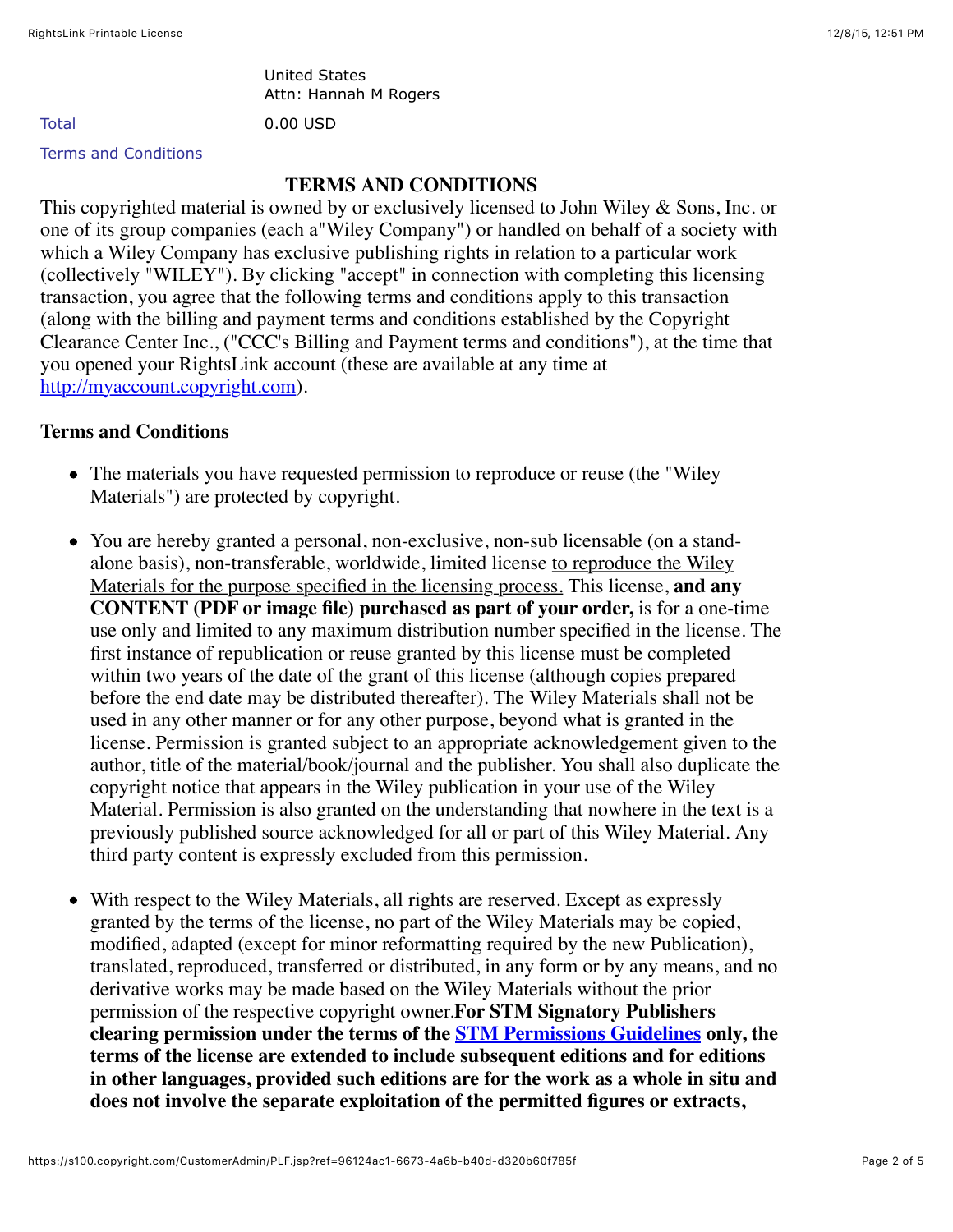You may not alter, remove or suppress in any manner any copyright, trademark or other notices displayed by the Wiley Materials. You may not license, rent, sell, loan, lease, pledge, offer as security, transfer or assign the Wiley Materials on a stand-alone basis, or any of the rights granted to you hereunder to any other person.

- The Wiley Materials and all of the intellectual property rights therein shall at all times  $\bullet$ remain the exclusive property of John Wiley & Sons Inc, the Wiley Companies, or their respective licensors, and your interest therein is only that of having possession of and the right to reproduce the Wiley Materials pursuant to Section 2 herein during the continuance of this Agreement. You agree that you own no right, title or interest in or to the Wiley Materials or any of the intellectual property rights therein. You shall have no rights hereunder other than the license as provided for above in Section 2. No right, license or interest to any trademark, trade name, service mark or other branding ("Marks") of WILEY or its licensors is granted hereunder, and you agree that you shall not assert any such right, license or interest with respect thereto
- NEITHER WILEY NOR ITS LICENSORS MAKES ANY WARRANTY OR REPRESENTATION OF ANY KIND TO YOU OR ANY THIRD PARTY, EXPRESS, IMPLIED OR STATUTORY, WITH RESPECT TO THE MATERIALS OR THE ACCURACY OF ANY INFORMATION CONTAINED IN THE MATERIALS, INCLUDING, WITHOUT LIMITATION, ANY IMPLIED WARRANTY OF MERCHANTABILITY, ACCURACY, SATISFACTORY QUALITY, FITNESS FOR A PARTICULAR PURPOSE, USABILITY, INTEGRATION OR NON-INFRINGEMENT AND ALL SUCH WARRANTIES ARE HEREBY EXCLUDED BY WILEY AND ITS LICENSORS AND WAIVED BY YOU.
- WILEY shall have the right to terminate this Agreement immediately upon breach of this Agreement by you.
- You shall indemnify, defend and hold harmless WILEY, its Licensors and their respective directors, officers, agents and employees, from and against any actual or threatened claims, demands, causes of action or proceedings arising from any breach of this Agreement by you.
- IN NO EVENT SHALL WILEY OR ITS LICENSORS BE LIABLE TO YOU OR ANY OTHER PARTY OR ANY OTHER PERSON OR ENTITY FOR ANY SPECIAL, CONSEQUENTIAL, INCIDENTAL, INDIRECT, EXEMPLARY OR PUNITIVE DAMAGES, HOWEVER CAUSED, ARISING OUT OF OR IN CONNECTION WITH THE DOWNLOADING, PROVISIONING, VIEWING OR USE OF THE MATERIALS REGARDLESS OF THE FORM OF ACTION, WHETHER FOR BREACH OF CONTRACT, BREACH OF WARRANTY, TORT, NEGLIGENCE, INFRINGEMENT OR OTHERWISE (INCLUDING, WITHOUT LIMITATION, DAMAGES BASED ON LOSS OF PROFITS, DATA, FILES, USE, BUSINESS OPPORTUNITY OR CLAIMS OF THIRD PARTIES), AND WHETHER OR NOT THE PARTY HAS BEEN ADVISED OF THE POSSIBILITY OF SUCH DAMAGES. THIS LIMITATION SHALL APPLY NOTWITHSTANDING ANY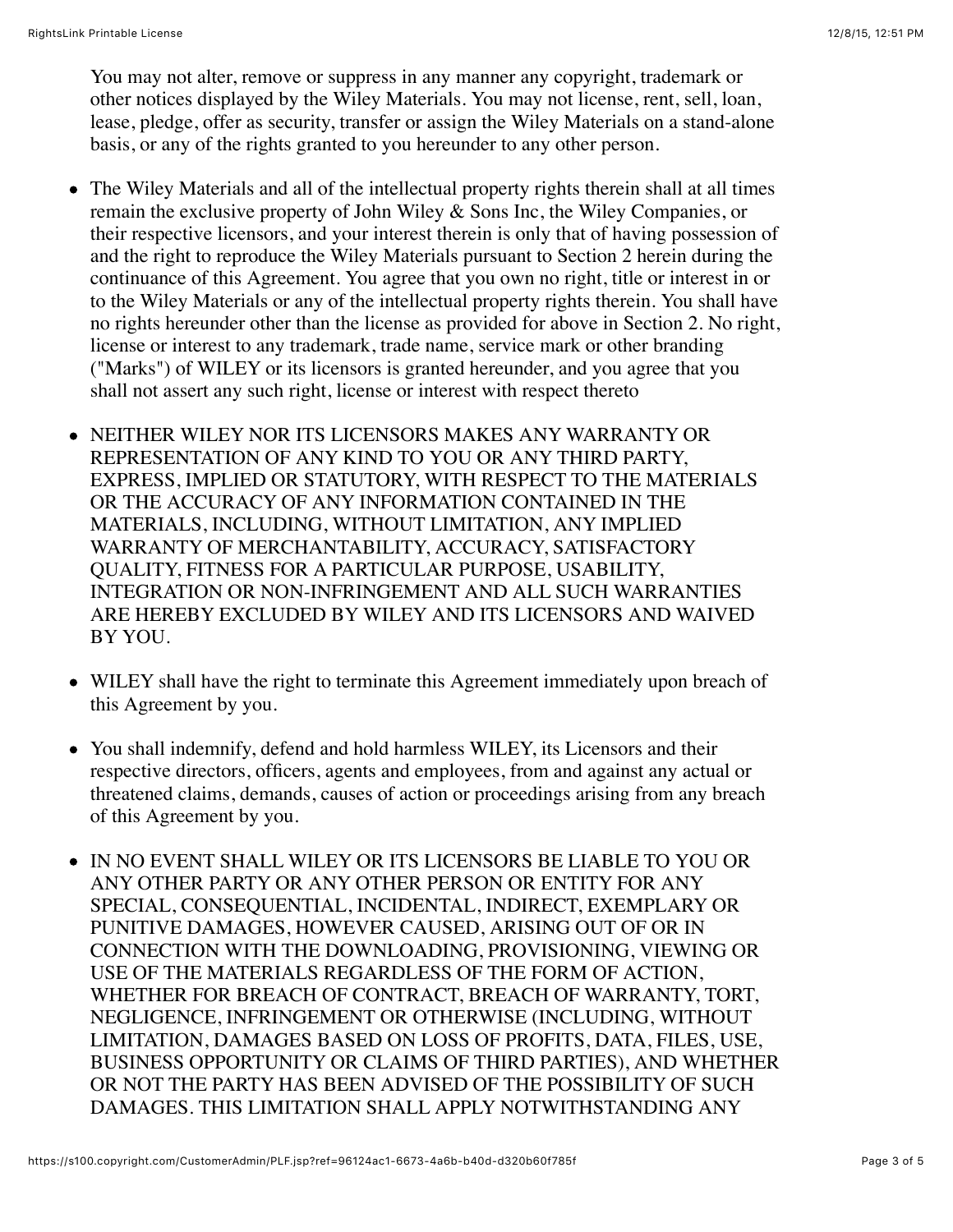# FAILURE OF ESSENTIAL PURPOSE OF ANY LIMITED REMEDY PROVIDED HEREIN.

- $\bullet$ Should any provision of this Agreement be held by a court of competent jurisdiction to be illegal, invalid, or unenforceable, that provision shall be deemed amended to achieve as nearly as possible the same economic effect as the original provision, and the legality, validity and enforceability of the remaining provisions of this Agreement shall not be affected or impaired thereby.
- The failure of either party to enforce any term or condition of this Agreement shall not constitute a waiver of either party's right to enforce each and every term and condition of this Agreement. No breach under this agreement shall be deemed waived or excused by either party unless such waiver or consent is in writing signed by the party granting such waiver or consent. The waiver by or consent of a party to a breach of any provision of this Agreement shall not operate or be construed as a waiver of or consent to any other or subsequent breach by such other party.
- This Agreement may not be assigned (including by operation of law or otherwise) by  $\bullet$ you without WILEY's prior written consent.
- Any fee required for this permission shall be non-refundable after thirty (30) days from receipt by the CCC.
- These terms and conditions together with CCC's Billing and Payment terms and conditions (which are incorporated herein) form the entire agreement between you and WILEY concerning this licensing transaction and (in the absence of fraud) supersedes all prior agreements and representations of the parties, oral or written. This Agreement may not be amended except in writing signed by both parties. This Agreement shall be binding upon and inure to the benefit of the parties' successors, legal representatives, and authorized assigns.
- In the event of any conflict between your obligations established by these terms and  $\bullet$ conditions and those established by CCC's Billing and Payment terms and conditions, these terms and conditions shall prevail.
- WILEY expressly reserves all rights not specifically granted in the combination of (i) the license details provided by you and accepted in the course of this licensing transaction, (ii) these terms and conditions and (iii) CCC's Billing and Payment terms and conditions.
- $\bullet$ This Agreement will be void if the Type of Use, Format, Circulation, or Requestor Type was misrepresented during the licensing process.
- This Agreement shall be governed by and construed in accordance with the laws of the State of New York, USA, without regards to such state's conflict of law rules. Any legal action, suit or proceeding arising out of or relating to these Terms and Conditions or the breach thereof shall be instituted in a court of competent jurisdiction in New